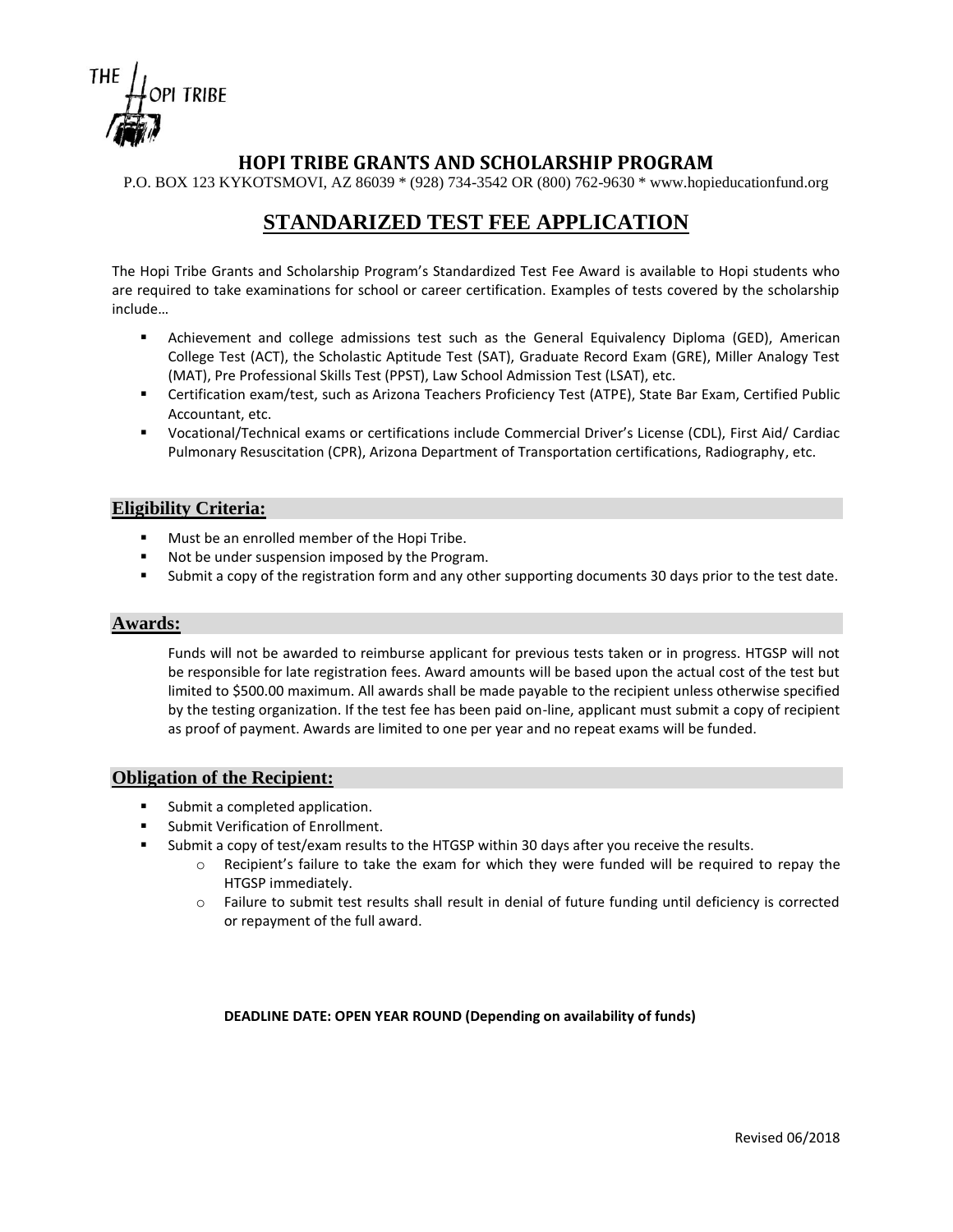

**HOPI TRIBE GRANTS AND SCHOLARSHIP PROGRAM**

KYKOTSMOVI, AZ 86039 \* (928) 734-3542 OR (800) 762-9630 \* www.hopieducationfund.org

## **Standardized Test Fee Award**

|                                                    | Name: Name: And All Contract Contract Contract Contract Contract Contract Contract Contract Contract Contract Contract Contract Contract Contract Contract Contract Contract Contract Contract Contract Contract Contract Cont       |          |  |
|----------------------------------------------------|--------------------------------------------------------------------------------------------------------------------------------------------------------------------------------------------------------------------------------------|----------|--|
|                                                    | Address: Zip Code: City: City: City: City: State: Zip Code: Zip Code:                                                                                                                                                                |          |  |
| Phone: ( )<br>Please circle one: Home Message Cell |                                                                                                                                                                                                                                      |          |  |
|                                                    | Social Security No: Note 1 2012 Contract Department No. 2014 Contract Department No. 2014 Contract Department No                                                                                                                     |          |  |
|                                                    | <b>Test Information</b>                                                                                                                                                                                                              |          |  |
|                                                    |                                                                                                                                                                                                                                      |          |  |
|                                                    |                                                                                                                                                                                                                                      | Cost: \$ |  |
| Explain why you are taking this exam:              |                                                                                                                                                                                                                                      |          |  |
| unless specified).                                 | Please provide the name, address, and telephone number of the administering agency. Be sure to include a copy of<br>the registration form as this will accompany our payment to the agency (checks are made payable to the recipient |          |  |
| Name:                                              | <u> 1980 - Johann John Stoff, deutscher Stoffen und der Stoffen und der Stoffen und der Stoffen und der Stoffen un</u>                                                                                                               |          |  |
|                                                    |                                                                                                                                                                                                                                      |          |  |
| Phone:                                             | <u> 1989 - Jan James James, martin amerikan basar dan bagi dan bagi dan bagi dari dalam bagi dan bagi dan bagi da</u>                                                                                                                |          |  |
|                                                    |                                                                                                                                                                                                                                      |          |  |

*I hereby certify that the above information is true and correct to the best of my knowledge. If and when this application is approved, I shall except and abide by all conditions stipulated in the Hopi Grants and Scholarship Policy and Procedure Manual and will be bound by the responsibilities and consequences thereof.* 

*\_\_\_\_\_\_\_\_\_\_\_\_\_\_\_\_\_\_\_\_\_\_\_\_\_\_\_\_\_\_\_\_\_\_\_\_\_\_\_\_ \_\_\_\_\_\_\_\_\_\_\_\_\_\_\_\_\_\_\_\_\_\_\_\_\_*

*Signature Date*